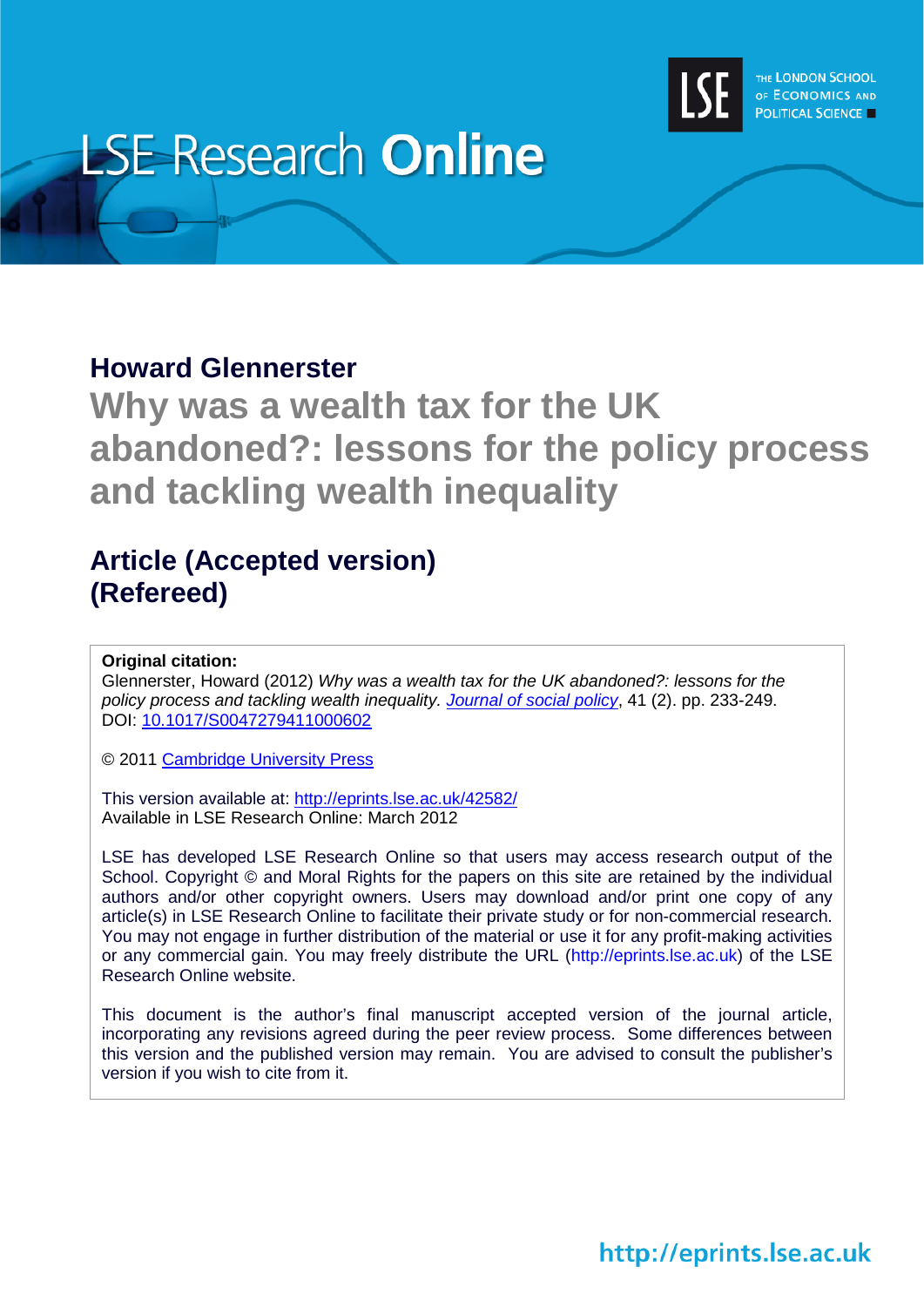# Why was a Wealth Tax for the UK abandoned? Lessons for the policy process and tackling wealth inequality

# Howard Glennerster

Professor Emeritus, London School of Economics, Department of Social Policy and Centre for Analysis of Social Exclusion Email: [h.glennerster@lse.ac.uk](mailto:h.glennerster@lse.ac.uk)

# **Acknowledgement**

The author would like to thank the National Archives for access to the Treasury and Inland Revenue files, Kings College Cambridge for access to Nicholas Kaldor's papers, the LSE Library for access to Hugh Dalton's papers and the Nuffield Foundation for support.

## **Abstract**

The distribution of wealth is widening in many countries and with it the importance of inherited wealth. In 1974 a Labour Government came to power in the United Kingdom committed to introducing an annual wealth tax. It left office without doing so. Using the official archives of the time and those of a key advisor this paper traces both the origins of the policy and its fate at the hands of the civil service. It explores two related questions. What does this experience tell us about the role of the civil service in the policy process in the UK and what lessons might be learned by those wishing to tackle the issue of widening wealth disparities today?

*Key words*: wealth tax, policy process, UK Treasury.

## **Wealth and the policy process**

Two distinct but linked concerns provoked this paper. One was the revived interest in the distribution of wealth as a policy issue internationally and the second the fact that over thirty years ago a United Kingdom government came to office promising to redistribute wealth by introducing an annual tax on major holders of wealth. It gave up the attempt. The National Archives that cover this period are now open for study offering an opportunity to examine why this happened.

The renewed interest in wealth and its distribution has been sparked by new evidence. A growing concentration of wealth has been reported in several advanced economies after many decades of equalisation. The relative importance of inherited wealth, compared to wealth amassed over a lifetime, has also begun to grow recently in countries for which we have good long term data (Roine and Waldestrom 2009). In France, which has uniquely good information on individual wealth over time, there was a striking decline in the concentration of wealth and in the importance of inheritance from 1914 to 1945. That trend ended in the 1980s and since then has reversed sharply (Piketty 2011). With lower economic and demographic growth Piketty predicts that: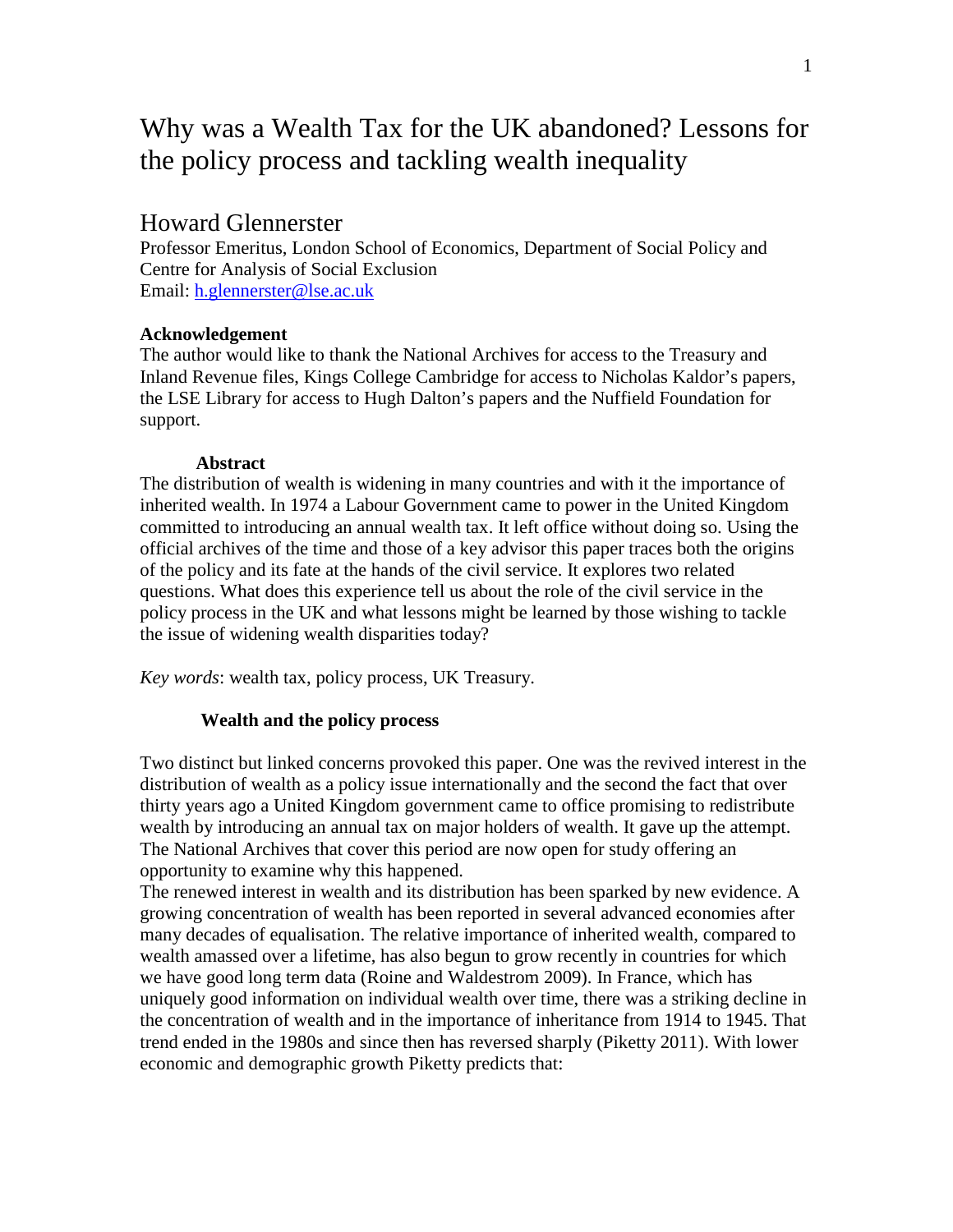'inheritance will eventually matter a lot pretty much everywhere - as it did in ancient societies. Past wealth will tend to dominate new wealth, and successors will tend to dominate labor earners'. (p42)

Wealth is spread far more unequally than income in most countries (OECD 2008; National Equality Panel 2010). Yet, taxes on annual net wealth have been systematically abandoned in most OECD countries in the past two decades (OECD 2010). In 2010 the Coalition Government in the United Kingdom repealed the previous government's meagre but innovative attempt to redistribute wealth in favour of poor families – the Child Trust Fund. This scheme had been part of what advocates saw as a new social policy strategy – asset based welfare or giving the poor greater access to capital (Paxton and White 2006). A major independent review of the United Kingdom tax system has recently suggested that government should consider taxing wealth more effectively on efficiency as well as equity grounds (Mirlees Review 2011).

Beyond these 'advanced economy' debates a wider question has been posed. If rights to life and liberty are being denied because of extreme poverty in some parts of the world may that not justify a levy on the wealth enjoyed by the people of rich nations if that can help relieve such destitution (Pogge 2007)?

The last time a government was elected in the United Kingdom with a promise to introduce an annual tax on wealth it failed to keep that promise. This experience prompts several questions. Why was such a promise made? Why did the government abandon the idea? Why did the Labour Government of 1974-6 fail to adopt a different and possibly more practical means of redistributing wealth that was then on offer? What might future policy makers learn from this experience?

These questions lead onto a second and wider reflection on the policy process. Texts on the subject (Levin, 1997; Hall 1993; Kingdon, 1984; 2003; Bochel and Bochel 2003) and individual case studies (Hall, Land, Parker and Webb 1975; Dunleavy 1981; Butler 1992) tend to focus on achieved change. What interest groups, power brokers, historical contingencies, past policy decisions or key research findings contributed to a new policy or institutional creation? Rarely do scholars ask - what prevented change from happening? There is a tradition of writing about 'non policy making' (Lukes 1974; Bachrach and Baratz 1970; Crenson 1971; Newby 1978) which discusses why some issues fail to get onto political agendas. There are studies of policies that fail after being legislated. The poll tax is one example (Butler, Adonis and Travers, 1994). But governments do, from time to time, gear themselves for action and then retreat. This is less studied but may be just as revealing of the policy process. What can the retreat on wealth tax policy between 1974 and 1976 contribute to that discussion?

#### **Taxing wealth**

In the early part of the twentieth century modest annual taxes on wealth were introduced in Scandinavia and then in other European countries. India followed in 1957. France had taxed transfers of wealth and regulated inheritance ever since 1791 but in 1981 introduced an additional graduated annual 'solidarity tax'. In the past two decades, however, annual taxes on wealth have been largely abandoned across Europe. Austria, Denmark and Germany abandoned them in 1997, Finland, Iceland and Luxembourg in 2006, Sweden in 2007 and Spain in 2008.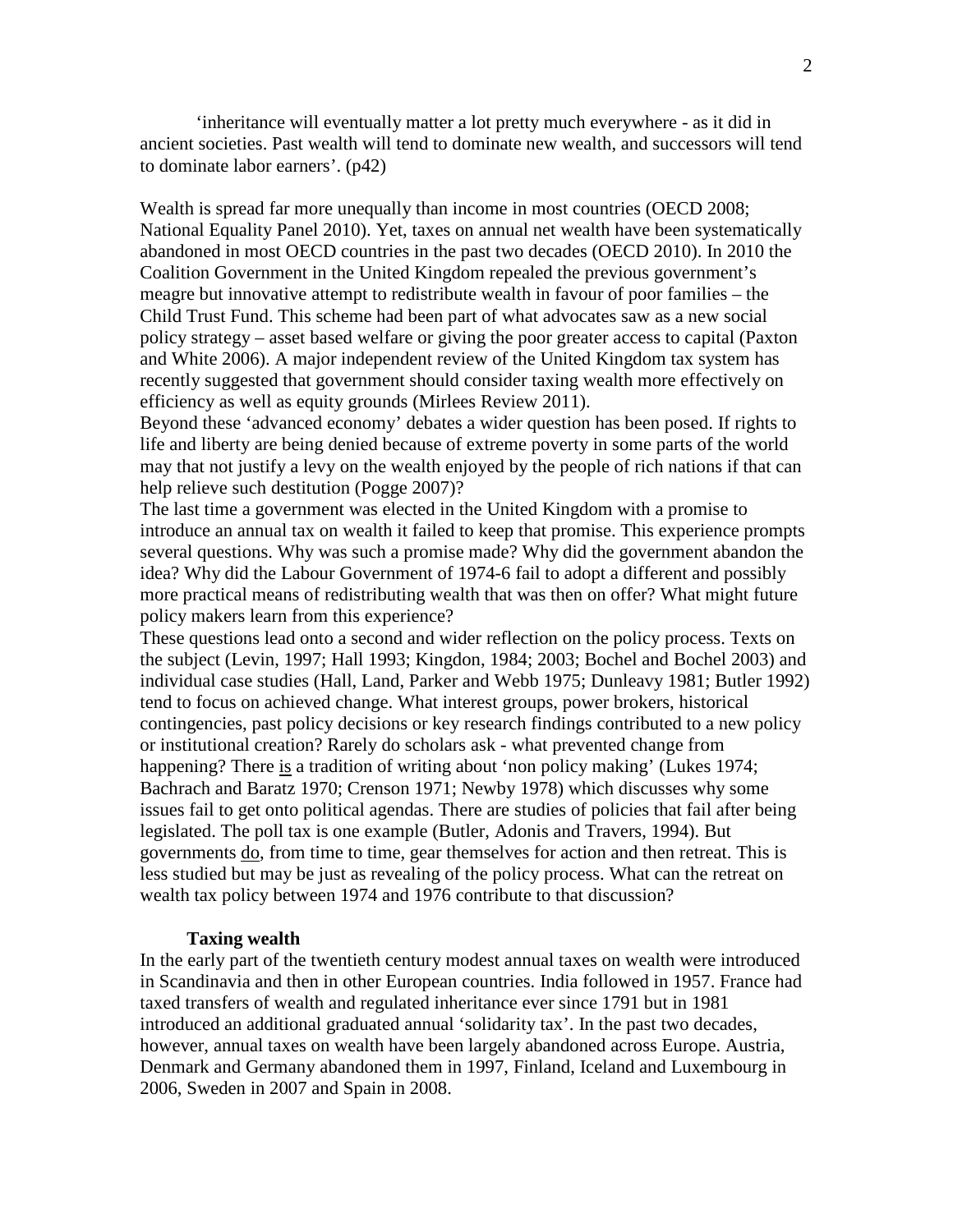The precipitating reasons have differed. The tax was declared unconstitutional in Germany because of lack of clarity about the rationale underpinning its valuations of wealth. In Spain the government recently reduced taxes on property to compensate for the impact of the banking crisis. The French tax is under review and may be abolished because of its unpopularity and complexity. Wealth taxes survive in Switzerland, the Netherlands and Norway. In the United States the Estates Tax ('death tax') was being phased out and was to attract only a zero rate in 2000 (Graetz and Shapiro 2005). A positive tax rate was reintroduced under President Obama but levied at a lower rate than it had been originally. Everywhere, however, the growing international mobility of capital has worried governments and constrained wealth tax policies. In his study of contemporary British history Harrison (2010) takes the failure of the Labour Government to pass its promised wealth tax in 1974-6 as an early example of the fight back by the landowning and middle classes against growing trade union power and the drive for social equality. This counter attack continued through the 1980s under Mrs Thatcher's premiership. But the landowning class' success in defeating the wealth tax, he argues, began a revival of landed wealth. A close reading of the government archives suggests a rather more nuanced interpretation of these events in which the role of the Treasury and weaknesses in Labour's policy design play a part.

#### **1974-9 – a post war break point**

It is true that this period saw a significant change in the political and economic climate. In 1976 the Labour Government had to call on the International Monetary Fund to rescue it from a major run on the pound. An unsustainable level of inflation was linked to public expenditure growth unmatched by likely revenue. The steady expansion of social spending that had taken place since the Second World War was checked. Trade union power reached its peak in 1974. Over half of the employed population were members of trade unions. By 2010 the comparable figure was just over a quarter and only15 per cent in the private sector. Unions were powerful not just within particular industries but had the capacity to shape economic policy. Provoking a recession to check wage inflation was still seen as an unacceptable strategy, so negotiation and compromise with the trade union movement were deemed a necessary strategy by both major parties. The National Union of Miners engaged in a battle against the government's wages policy that resulted in a three day working week and electoral defeat for the Conservative Government in February 1974. Inflation was to rise by more than 20 per cent and wages by more than a quarter during 1974-5.

To win trade union agreement to some kind of wage restraint the Labour Party agreed, before the election, to introduce a range of measures that would 'fundamentally redistribute income and wealth'. Social policy legislation was to include increases in pensions, a new child benefit, reductions in public housing rents and a new annual tax on wealth. It is clear from the memoirs of some of those involved at the time that the trade unions had the upper hand in determining the content of this 'social contract' (Barnett 1982; Donoughue 2006). The Permanent Secretary to the Treasury at the time has argued that the whole shape of Labour's economic policy during that period was set in the deal done with the TUC in 1973/4 (Wass 2008). It is some measure of the balance of power at the time that Barbara Castle, the Secretary of State for health and pension policy, was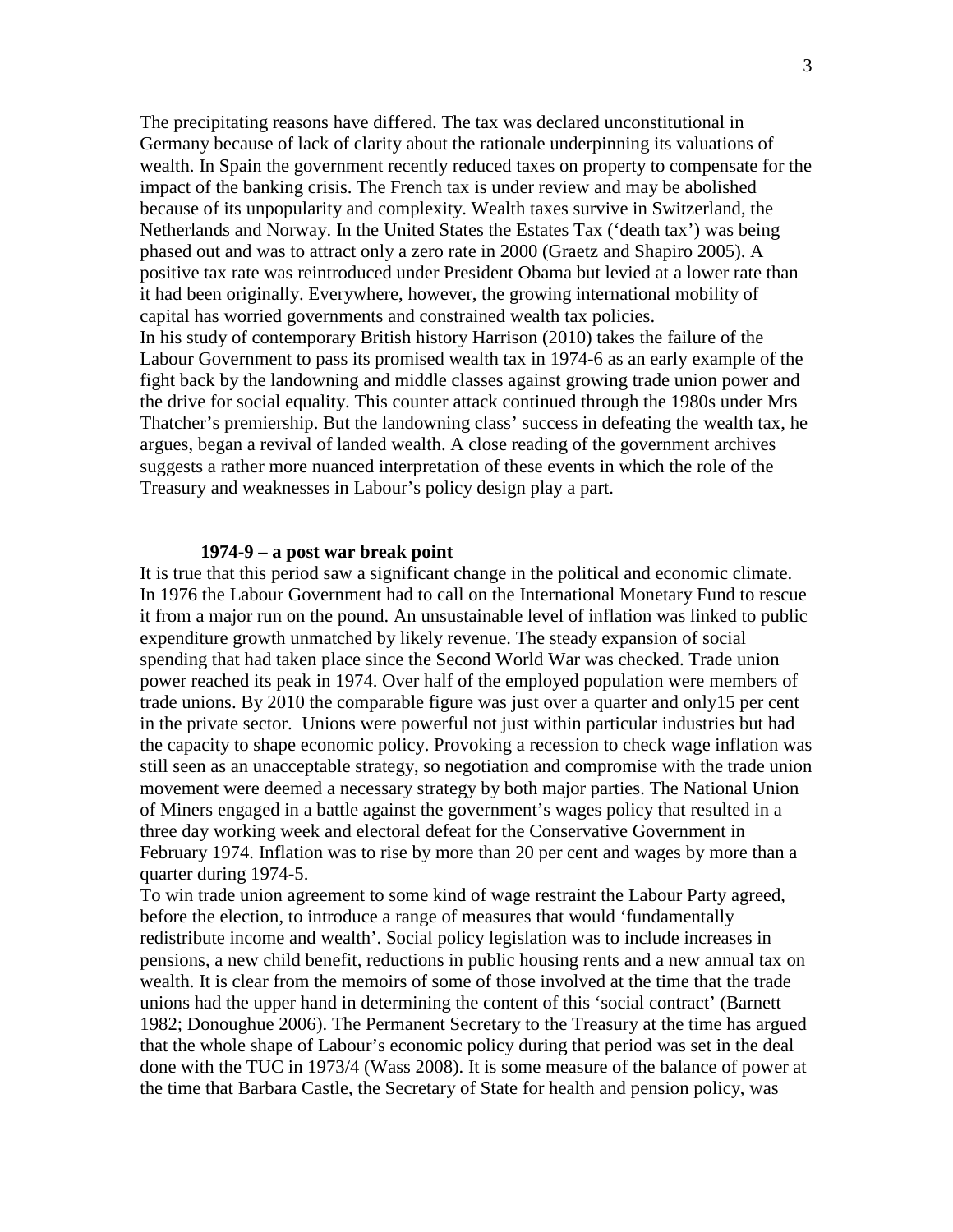unable to announce her plans to the Parliamentary Labour Party in early 1974– attending a TUC-Labour Party Liaison Committee had to take precedence (Castle 1980). When the crisis came to a head in late 1976 the IMF required major cuts in public spending in order to give its support. Cuts were agreed to after an initial defeat in Parliament caused by a rebellion of Labour back bench members. The new Prime Minister Callaghan and the Chancellor Healey drove through a modified package of cuts after a two day debate in Cabinet recorded in Tony Benn's diaries (Benn 1989 pp 661- 88). In the longer term the Treasury was able to impose a new 'cash limits' regime controlling future spending plans (Thain and Wright 1995) and a post Keynesian framework for economic policy.

The experience of these years decided Mrs Thatcher and Sir Keith Joseph, her ideological mentor, that Conservatism had to change fundamentally (Thatcher 1995; Joseph 1976). Trade union power must be challenged and defeated. Creeping state expansion had to be reversed. In short, the politics of the post war period changed for good (Marquand 2008; Harrison 2010). It is against this background that the debate about taxing wealth took place in 1974. It was a debate that had a long history.

#### **The origins of the idea of an annual wealth tax for the UK**

The practice of taxing the transfer of estates at death in the UK began, in a coherent way, in 1894. Though initially modest the top tax rate rose significantly over time. In 1894 the very largest estates attracted a tax of 7.5 per cent. By 1930 that had risen to nearly 40 per cent. After the Second World War it rose to 65 per cent. In 1949 Sir Stafford Cripps the Labour Chancellor raised the top rate to 75 per cent. However, the tax collected relatively little revenue as people found increasingly ingenious ways to avoid it, notably by giving assets away before death. In the mid 1960s revenue from death duties only amounted to 0.6 per cent of total personal wealth. (Atkinson 1972). Failure to tax wealth more effectively began to exercise some in the Labour Party after it went into opposition in 1951. A coherent alternative tax strategy began to emerge only slowly, however. The key figure was Nicholas Kaldor, then Reader in Economics at Cambridge University. He was concerned about the then high marginal rates of income tax and their impact on work incentives. But he was also concerned about the inequity of a system that took no account of an individual's assets in assessing capacity to pay tax. In his papers for the Fabian Tax Group in 1951/2 he recommended imposing an annual wealth tax as a replacement for 'surtax' -the additional tax on high earners (Kings College Cambridge: Kaldor papers: NK/1-17).

Before leaving office in 1951 the Labour Government appointed a Royal Commission to review tax policy especially as it related to personal incomes and taxes on businesses. Its terms of reference were changed slightly by the incoming Conservative Administration to permit it to recommend reductions in revenue from these sources. As part of its remit it discussed whether there were alternative forms of tax that would be less damaging to work effort than high rates of income tax. The Commission produced three reports in 1953, 1954 and 1955. Nicholas Kaldor was a member. During this period he developed his ideas for an expenditure tax to replace income tax across the board. All sources of spending power should be taxed equivalently he argued - the capacity to cash assets, rising capital worth and gifts. He failed to persuade his fellow commissioners on this or on his proposal for a capital gains tax. (Cmd 9474, 1955). A Memorandum of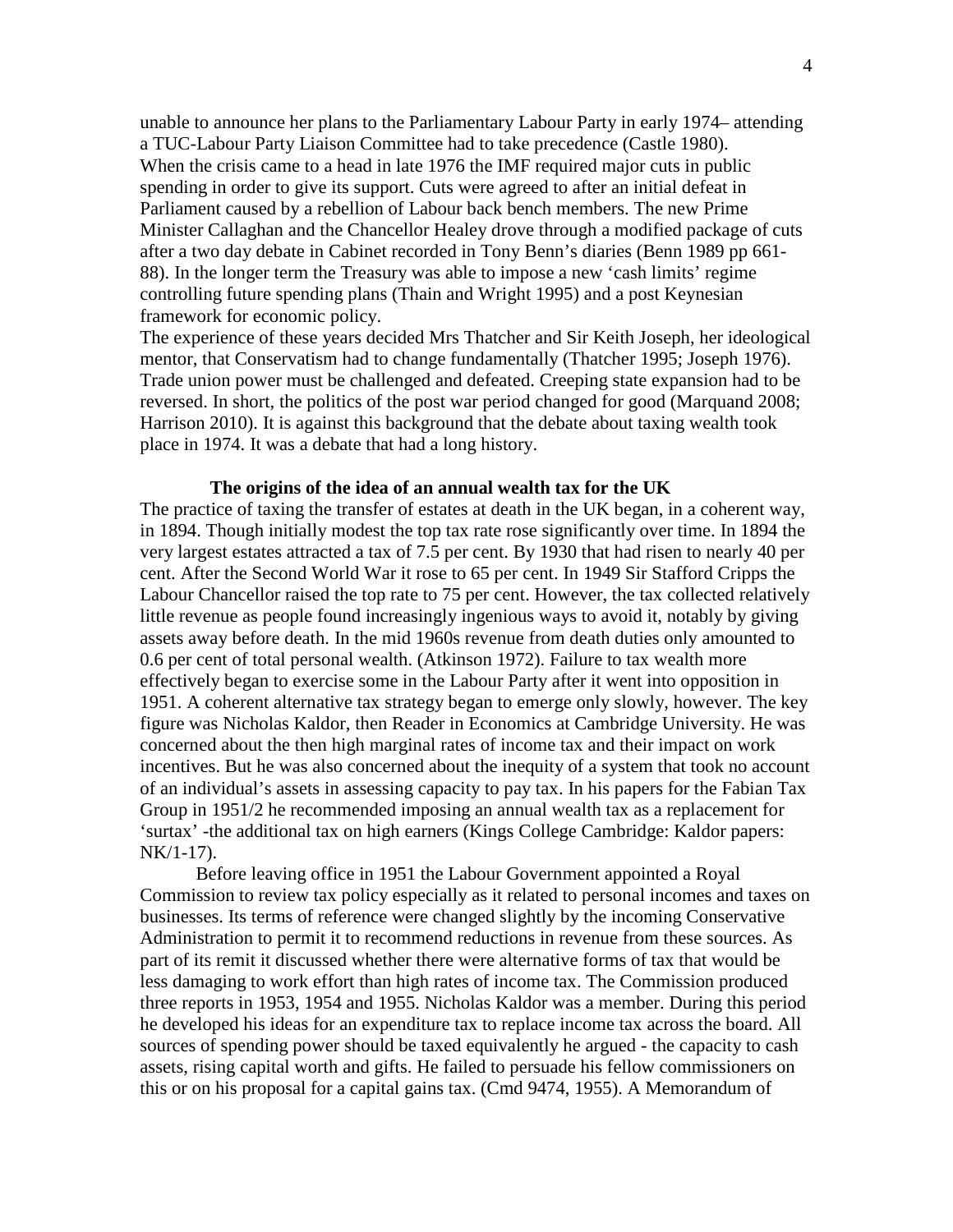Dissent that sought to adapt the existing tax structure to one nearer the principles of an expenditure tax was written by Kaldor and also signed by George Woodcock (later General Secretary of the TUC) and H.L. Bullock. Kaldor (1955) then published a book setting out the case for an expenditure tax at some length.

For a tax to be fair, Kaldor argued, it must take account of peoples' capacity to pay. If someone had a fortune in the bank their capacity to pay income tax was much greater than someone who had no reserves. Similarly a capital gain realised in any tax period increased that person's capacity to pay. Kaldor's preferred tax was one levied on all kinds of receipts - wages and salaries, proceeds from the sales of assets, capital gains, bequests, gifts and repayment of loans minus long term investments and net saving over the year. He also acknowledged that there was a case for taxing both wealth and expenditure since:

'capital and income constitute two distinct though mutually incomparable sources of spending power' ….'a separate tax on each provides jointly a better yardstick of taxable capacity than either form of taxation by itself.' ….'some countries, notably Sweden, do provide for an annual progressive tax on capital' (Kaldor 1955 p33).

Kaldor's book became a basis for academic discussion of tax policy in the next few years (Due 1960). His basic argument and its constituent tax elements were to form the main basis of Labour's tax policy until 1979 (Whiting 2000, chapter 3). However convinced insiders on the party's economic policy committee might have been the Labour Party was never sufficiently convinced to make taxing wealth a major plank of policy. Part of the reason may lie in the internal debate the party was having about the very nature of socialism. How far should socialism be associated with public ownership of the means of production or was it about deeper goals such as achieving more equality, spreading opportunities and a higher quality of life to all sections of the community? Anthony Crosland's classic attack on traditional Marxist thought within the Labour Party (Crosland 1956) was to have profound consequences for the Labour Party's programme on which it was elected in 1964 (Ellison 1994). It is usually remembered for its shift of emphasis from a concern with nationalisation to one that gave much more emphasis to social policy. What is often forgotten is that Crosland's famous volume, The Future of Socialism, contained two whole chapters on the redistribution of wealth. He advocated a 'concerted attack on the mal-distribution of wealth' and a six point programme that included all of Kaldor's ideas and others, like a land tax. However, for the more Marxist left it was still the ownership of capital and the power it brought that was the key to a changed society. Taxation of wealth holdings and other means to pay for social welfare were not the answer (Brown 1971).

In the run up to the 1964 election the Labour Party Tax Working Party produced an internal report, this time with a long paper by Kaldor setting out the case for an annual tax on wealth.

'We are in favour of an annual Wealth Tax [on the grounds explained by Prof Kaldor in RD 677] namely that it is not only income but wealth which represents spending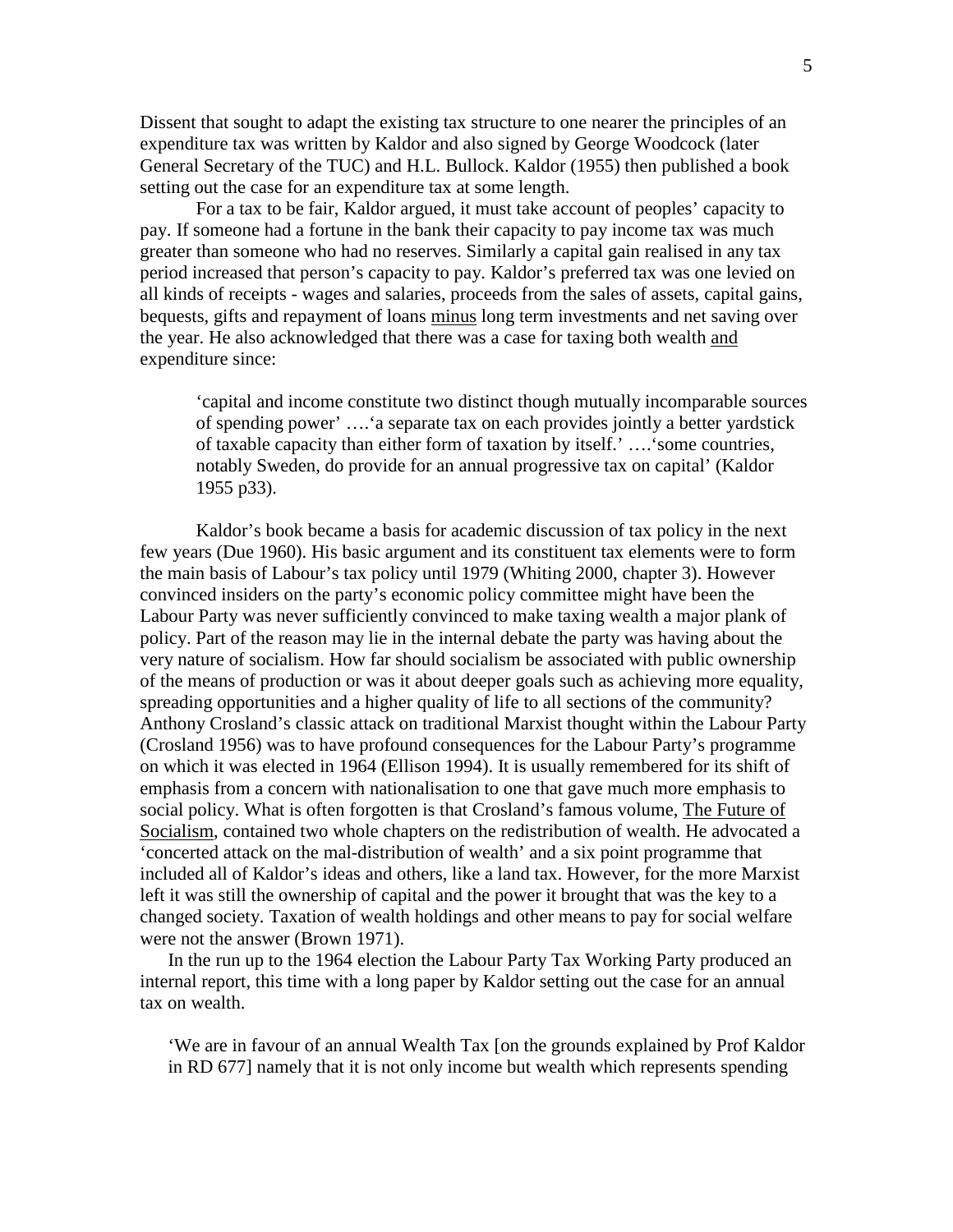power and that an equitable tax system should take account of both'. (NK 1-17: LP RD 742, April 1964)

The committee's first priority recommendation, however, was to tax capital gains. That was included in the 1964 election manifesto and was implemented in 1965. It was not until the special circumstances that obtained in 1974 that the party was persuaded to include in its manifesto a pledge to tax wealth on an annual basis as part of its deal with the TUC where support for the tax was strong. Its absence in previous election pledges or prior major public discussion, however, meant that there was little preparation for what was a significant move – a point to which we return.

The Labour Party Manifesto said:

'Redistribute income and wealth. We shall introduce an annual Wealth Tax on the rich; bring in a new tax on major transfers of personal wealth; heavily tax speculation in property – including a new tax on property companies'. (*Labour Party Manifesto* 1974)

But just as the Labour Party had become converted to the principle of an annual tax on wealth the idea was attracting critics not just from the City and traditional Conservative opinion but also from those who were sympathetic to some kind of redistribution of wealth (Sandford 1971; Atkinson 1972).

The most comprehensive account of wealth distribution at the time was that by (Atkinson 1972). He agreed with Kaldor that there were both efficiency and equity grounds for taxing wealth but he concluded, like Sandford, that the administrative costs and difficulty of measuring individuals' wealth annually for tax purposes made it impractical. It would be better to tax those who received transfers of wealth.

'The life time capital receipts tax would be the most effective way in which wealth-transfer taxation could contribute towards bringing about greater equality in inherited wealth. Most importantly it would provide a clear incentive for donors to spread their wealth widely.' (p184)

Perhaps because new ideas take time to take root, perhaps because it would have been difficult to change the trade unions' established policy stance so late in the day, perhaps because the authors were young newcomers, like Atkinson, or outside the Labour policy community like Sandford, the Labour Party did not take up this idea. It did press ahead with a Capital Transfer Tax which taxed the giver, the tax rate increasing with the level of gifts over a lifetime. Simultaneously the government machine began work on how to tax individuals' total wealth on an annual basis as the Labour Manifesto had promised.

## **A favourable initial response**

The Inland Revenue had been alert to the possibility that Labour might want to introduce a wealth tax as early as 1963 when its first recorded notes on the topic discussed what administration and staffing might be needed to implement it. (The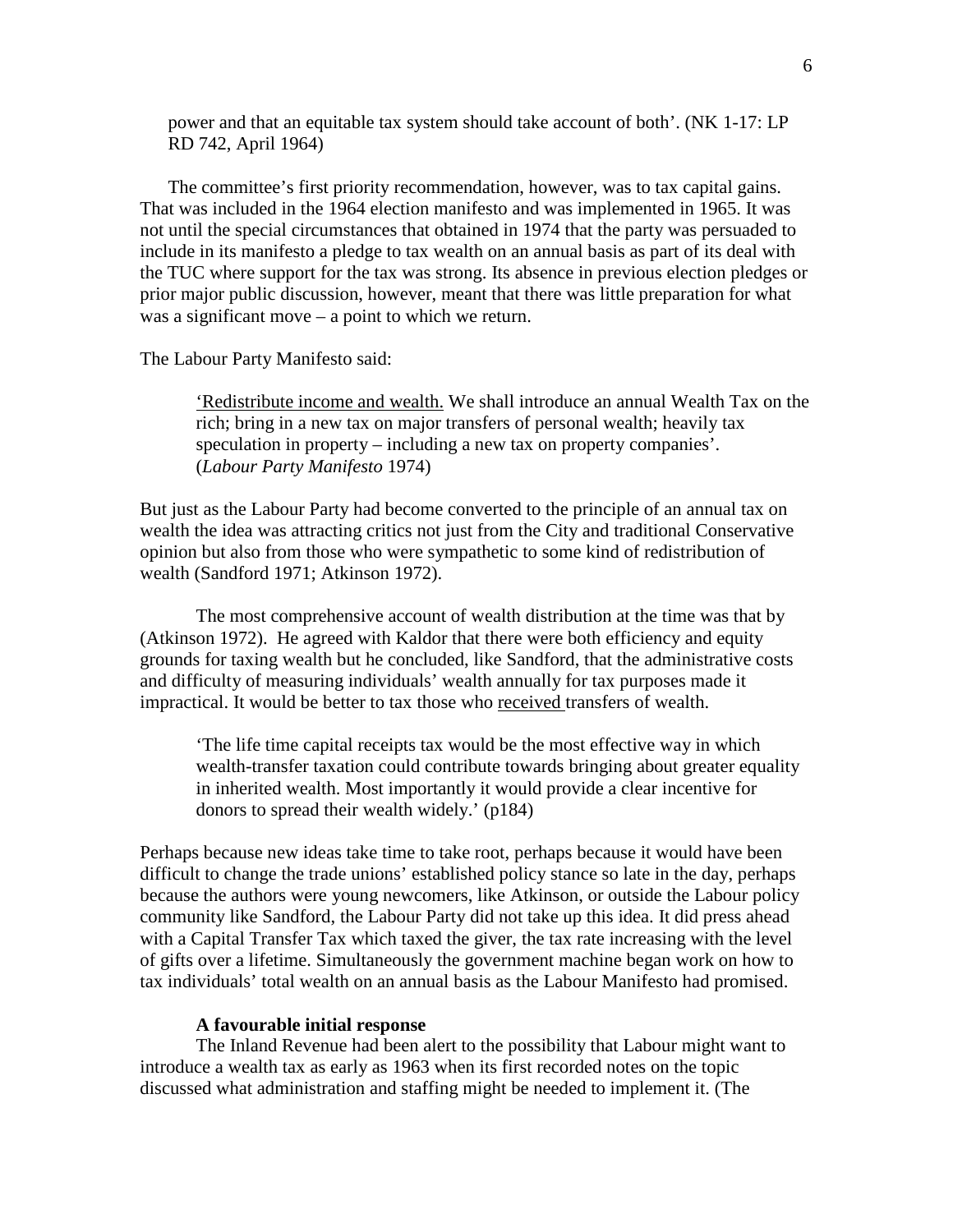National Archives: Public Record Office, Kew. IR40/18573). This work was taken further in preparation for what was thought to be the likely return of a Labour Government in 1970. The Revenue returned to the issue briefly in 1972. But then in early 1974, with the Labour Party's clear commitment to such a tax, a major brief was written, drawing on the earlier work. It was to await an incoming Labour Chancellor. It was on Denis Healey's desk by early March 1974.

The brief discussed what wealth should be included, the thresholds at which the tax could begin to be levied and possible dangers like avoidance and capital flight. But the overall content of the memo was very positive. It concluded that such a tax was feasible and that the government should move quickly to implement it so as to limit capital flight and avoidance. The number of civil servants it would involve and how many regional offices would be needed were all included. A timetable was suggested - a Green Paper by July 1974, a decision by November and inclusion in the Finance Act 1975.

The brief did question the suggestion the Labour Party had made in opposition that the top rate of tax could be as high as 5% a year. In combination with other taxes the paper pointed out, this would involve a very high marginal rate of tax compared to an individual's income in any one year. It was well above wealth tax levels then in operation in other European countries. But the paper concluded:

'The main purpose of this minute has been to let the Chancellor know that although there will of course be many problems to be resolved we see no reason why a wealth tax should not be introduced reasonably quickly.' (TNA: PRO. IR40/18573)

Healey was delighted and congratulated the Revenue. The paper, however, included what turned out to be a critical suggestion.

' The Chancellor may also wish to consider the possibility of having the structure of the tax (as opposed to the desirability of introducing it) examined by a Select Committee [of the House of Commons] as for example on Corporation Tax in 1971 and on Tax Credit in 1972'.

This was a reasonable idea in some ways, opening the policy to wider scrutiny of the technical issues, but it was also politically naïve. The forum chosen was bound to provoke objections to the very principle from the Conservative members and gave them the capacity to delay matters whatever the technical issues. The Chancellor did not respond to the select committee suggestion but did take up the idea of a Green Paper and accepted the provisional time table. The Revenue set to work to prepare a Green Paper for publication in June/July 1974, though in the end it was delayed until August (Cmnd 5704, 1974). The likely timing for legislation was inclusion in the 1975 Finance Act with the first valuations of wealth to take place at the end of that year. The first wealth tax returns would be filed after April 1976. [TNA: PRO. IR 40/18573]

It is interesting that this paper did refer to the criticisms that Prof Sandford (1973) and colleagues at the new Institute for Fiscal Studies (IFS) had made of the Labour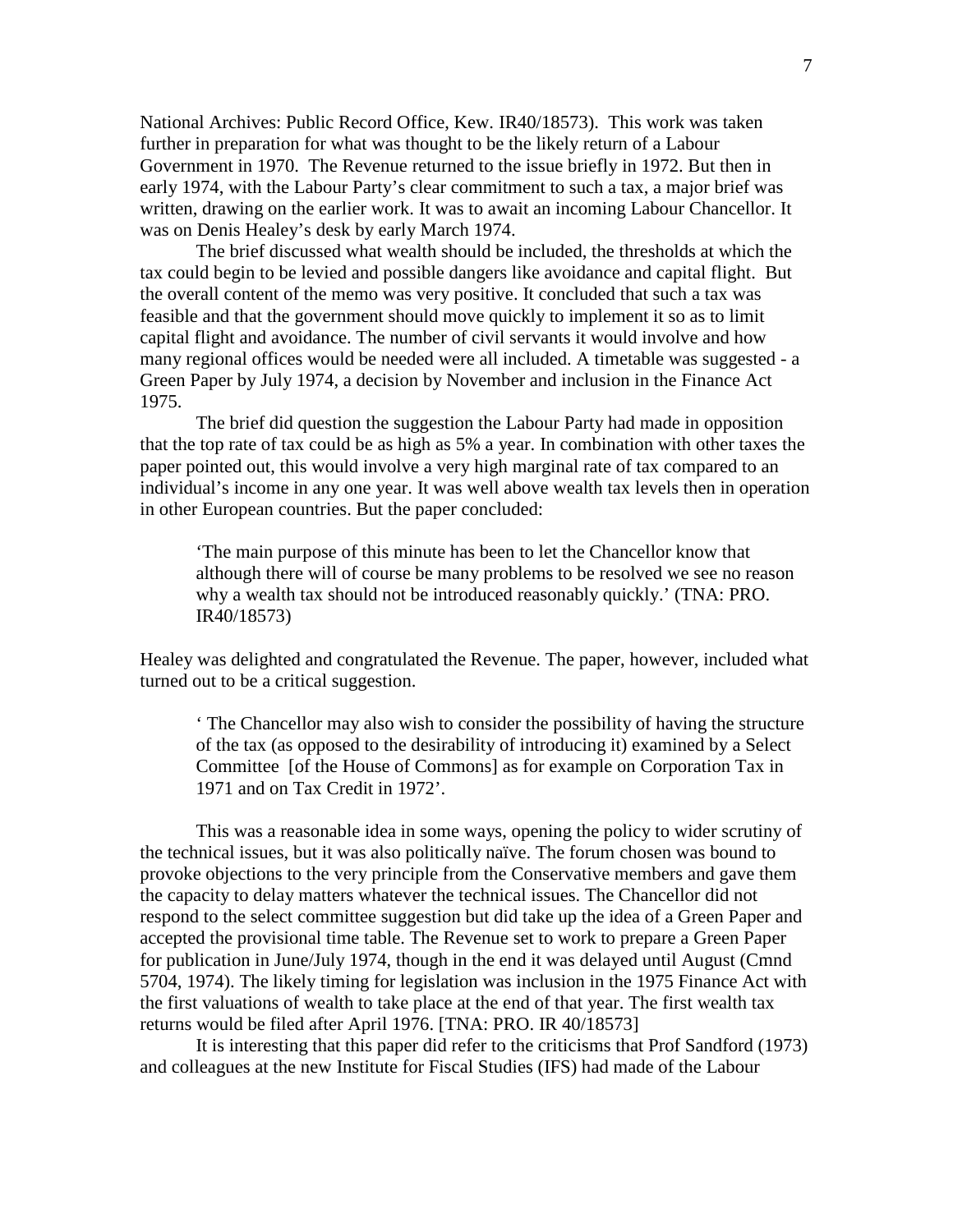Party's proposals the previous autumn. Like Atkinson they had argued that a tax on receipts of major gifts would be preferable.

The Revenue's response to this idea is instructive. The Revenue agreed that 'changes on these lines would go a long way to remove major concentrations of wealth'. But they argued that it would produce much less revenue. People would give away their wealth in small packets to family or to charities. This might redistribute wealth, the paper conceded, but it would not raise the government much money. Perhaps this view is not surprising. Raising revenue was after all the Revenue's job! But given that the major thrust of the Labour Manifesto had been to reduce wealth inequality that objective was surprisingly lightly dismissed. In their defence the Revenue could reasonably argue that the Manifesto had been quite clear. The government was to implement an annual wealth tax not an 'accessions tax', as the tax on receipts came to be called. It was also pressing ahead with the Capital Transfer, or gifts tax, that would tax transfers made over a lifetime not received by the giver but made by the donor.

There was little Treasury input at this time. It clearly thought of the issue as a technical Revenue responsibility. In short, the early civil service reaction was workmanlike and favourable to getting on with the job. The Government needed more revenue and this was one way the elected representatives had decided to gather it.

#### **Doubts begin**

From this point on, April 1974, however, the Treasury began to become more and more sceptical. Civil servants began to look more carefully at the practical problems and the wider economic impact. Opposition from external interests' began to emerge. Representations were made to the Treasury by the National Farmers' Union, various bodies representing the owners of country houses, small businesses, the City, and the Bank of England. These mostly received polite brush offs and reassurance. But opposition to both the Capital Transfer Tax and the Wealth Tax from the owners of country houses and the museums and the art world did prompt a rethink of the treatment of such property as 'national treasures'. A successful campaign was launched that attracted a million signatures in defence of the English country house (Mandler 1997; see also House of Lords debate *Hansard* 26<sup>th</sup> June 1974).

It was other matters that really worried the Treasury. The weakness of the economy, rising inflation and the threat to sterling increasingly engaged civil servants until it dominated almost everything they considered (Wass 2008). An internal note dated  $20<sup>th</sup>$  May 1974 was entitled 'Wealth Tax – possible exodus of UK capital.' (TNA: PRO T328/1017.) Harold Lever, Harold Wilson's advisor on financial matters, wrote to the Prime Minister on  $7<sup>th</sup>$  June putting the Wealth Tax in the context of other things the government were trying to do.

'We are now running a serious risk of a crisis of confidence in the business world - inflation, price controls, a fall in real assets…,' all coming together.

'The Green Paper on a wealth tax will make a crucial impact on confidence- it will be almost a touch stone of our attitude towards enterprise and wealth.'(TNA: PRO T 328/1018)

In a later note he says:

'This Green Paper is political dynamite….as we are breaking what for us is very new ground we will have less trouble if we give Parliament an opportunity of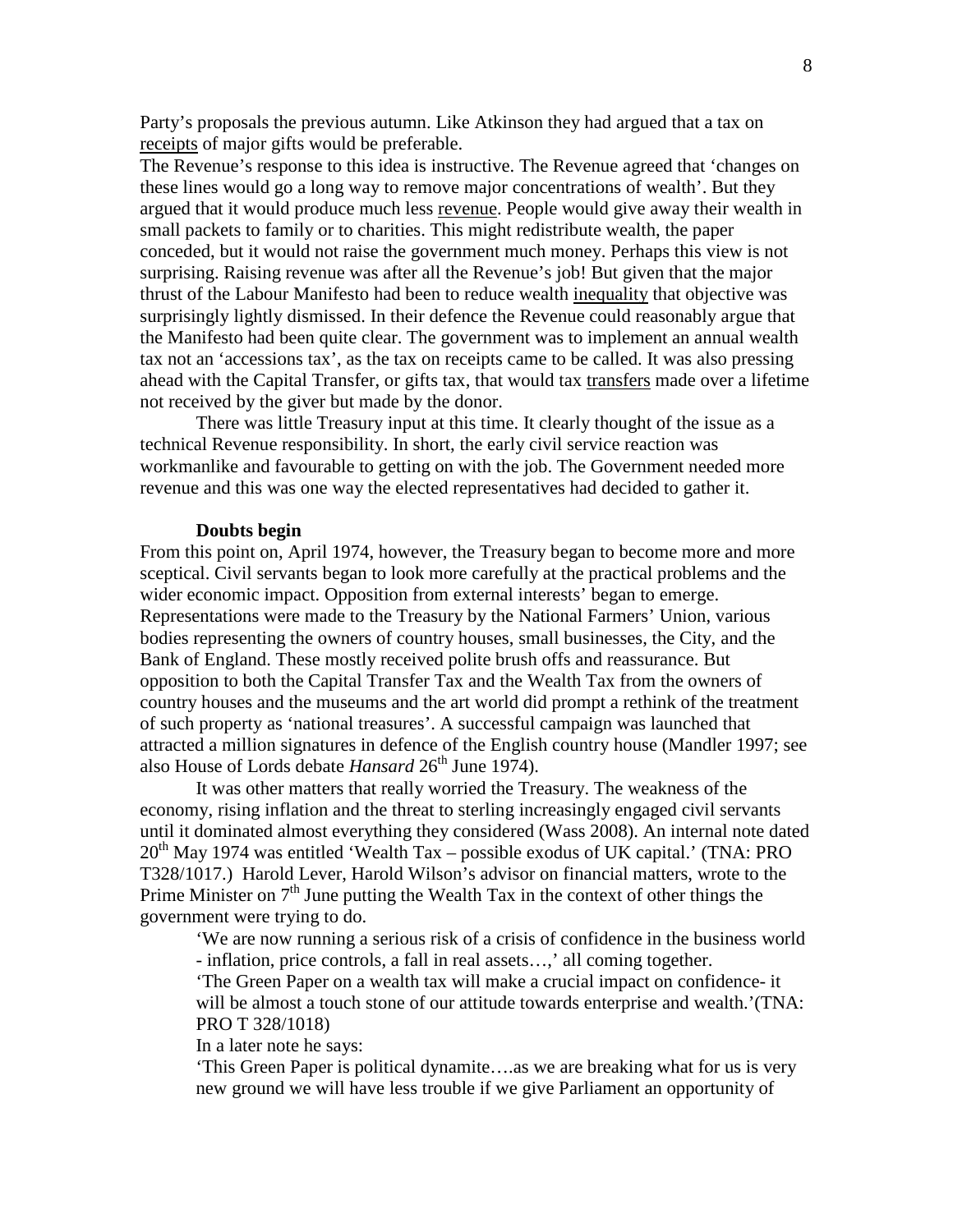looking at our proposals in detail before legislation….. Any resultant delay in legislation is I believe tolerable if it leads to a more acceptable and workable scheme'.

Kaldor, however, thought a Select Committee at best would be 'pointless.' Worse, it would result in the loss of political momentum. (TNA: PRO T328/1019)

#### **Treasury worries come to a head***.*

Treasury concern grew. A note on  $1<sup>st</sup>$  July to the Permanent Secretary expressed concern at the weight that a whole range of measures might have on 'confidence'. They included the nationalisation of shipbuilding, and aerospace, a 'large stake' in the top 100 firms, large public spending commitments as well as the wealth tax.

The possibility of a negative income tax, long term pension reform, benefits to single parents and a 'family endowment' scheme were 'cumulatively very expensive'. There was also community ownership of development land on the agenda. 'If confidence is still in a jittery state the sheer volume of announcements in the next few weeks could have a depressing effect'. (TNA: PRO T328/1020)

So at a meeting on 10 July 1974 of the Chancellor, all the other Treasury ministers and senior officials it was agreed that everyone was broadly content with the Green Paper. But there was "a problem of timing". It was agreed to put off publication until mid August before the Chancellor's holiday and after the House of Commons economic debate. Crucially there was "general support for asking for a Select Committee to look at the WT." (TNA: PRO T328/1021)

The draft was to go to the Cabinet sub committee on Economic Strategy at the end of July. The aim was to publish the White Paper on the Capital Transfer (Gift) Tax and the Wealth Tax Green Paper on the same day - 8 Aug 1974.

The Green Paper went to the Cabinet Ministerial Committee on Economic Strategy on 29 July. (TNA: PRO T328/ 1022) At this meeting, which for the first time involved non Treasury ministers in the discussion, there was disappointment that there would not be legislation before 1976. The Select Committee route might be undesirable other ministers suggested. It would be better to have a White Paper and get the views of the House in debate not delay with a Select Committee. But this view did not prevail.

This was to be the high tide of optimism about implementing the tax. From then on the government lost the initiative and the argument. The Treasury had won a crucial delay. Kaldor's fears about the Select Committee were fully justified. The Conservative members opposed, obstructed and delayed. They mounted a formidable attack on the very idea. Academics who thought this was not the way to tax wealth and the range of lobbies who opposed it in principle dominated discussion and the presentation of evidence. The Committee's expert advisor Professor Willis was one of the IFS authors who had been critical of an annual tax (Sandford, Willis and Ironside 1973). Certainly the advocates of such a tax never put together a convincing riposte to the barrage of criticism the hearings provoked (HC 696 I and II 1974/5).

#### **The Treasury's internal rethink**

The committee process had brought all the Treasury's doubts to a head. It had forced those affected to marshal their arguments. It had provided a platform for the critics and tested the strength of the government's case especially on the form the tax was to take.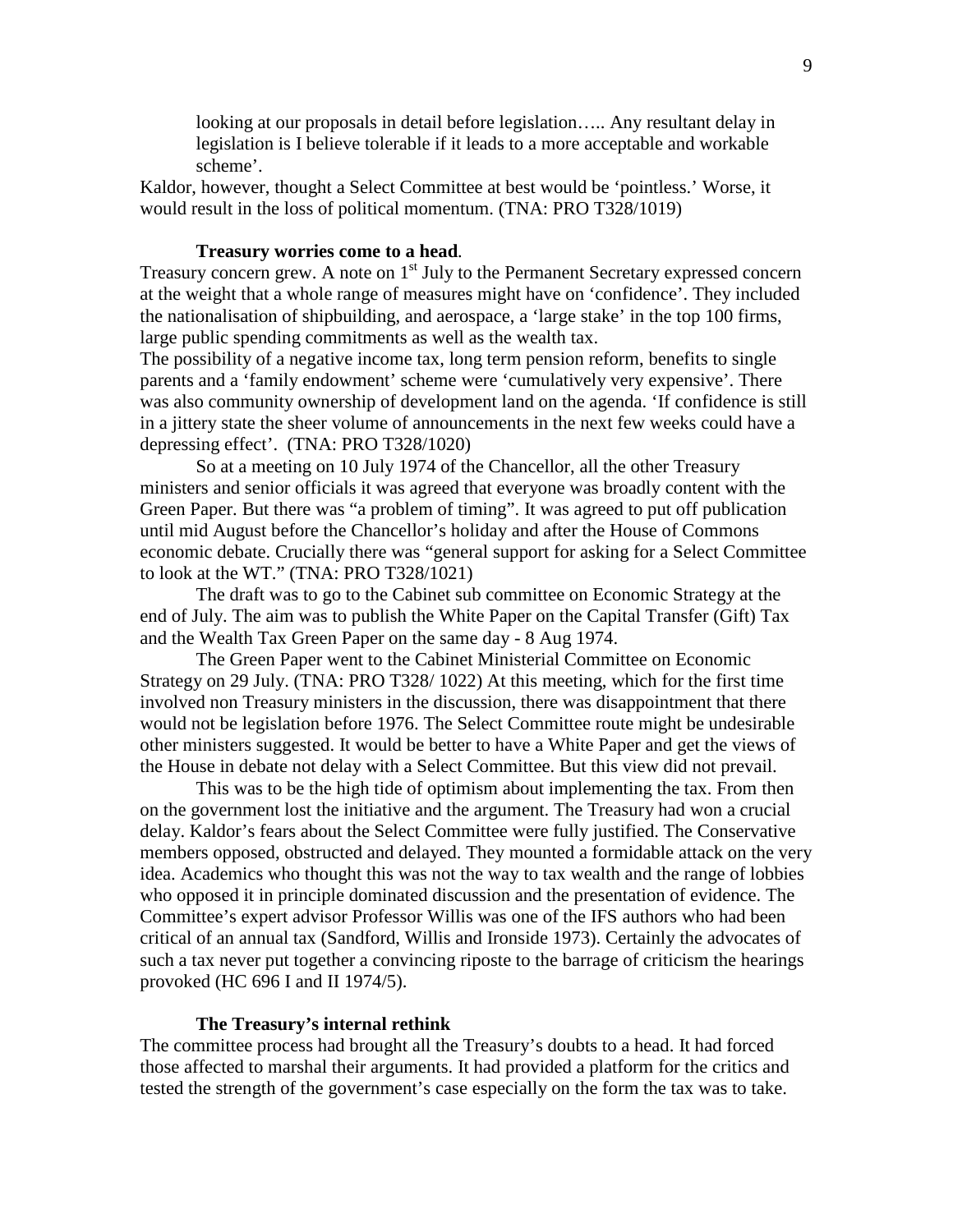The critics who favoured a different way to tax wealth were able to expand on their view and get a much wider audience. It had also forced the Treasury to confront the detail in preparing briefs for the committee and to answer the critics' case.

The old worry that such a tax would provoke a capital flight, and be a danger to the core activities of the City, had been reinforced. It had done so at a time of growing pressure on the pound. One paper, after reviewing the likely impact of the tax, concluded that a wealth tax:

'1. Will lead people to seek non resident status, result in a considerable outflow of funds in the form of dividends and interest.

2. Since it will apply to all wealth held world wide foreign employees in foreign companies resident here would be subject to tax. This would result in a big movement of banks, insurance and shipping business moving out of the UK.

3. Assets held here would be affected. This would reduce the level of business in UK.' (TNA: PRO T328/1249)

There was a meeting of those civil servants most involved with the Permanent Secretary. There were no politicians or outside advisers present. (TNA: PRO T328/1252) The minutes were marked 'secret'. They concluded that the tax would produce little revenue, be extremely difficult to administer and risk serious damage to the economy and run into serious opposition. It was agreed that the Chancellor should be approached. In its advice the Treasury said:

'We would of course seek to minimise these difficulties..but…the present prospect is another rough ride for ministers with criticism outweighing support'. (TNA; PRO T328/1252)

The Chancellor agreed he would speak to the Prime Minister. On the 2nd July 1975 a briefing note was written for the Chancellor who was to see the Prime Minister and propose that the legislation for a wealth tax be postponed until 1977 (TNA: PRO T328/1253). The Chancellor saw Wilson the Prime Minister on the  $26<sup>th</sup>$  July (TNA: PRO T328/1254) and a postponement was agreed.

Over the next year little advance was made on the details. The battle over cuts in public spending and the IMF loan took over the Treasury's concerns. A new Prime Minister Callaghan was in office. He had steered the cuts through a divided Cabinet. There was some worry about the likely impact a decision to abandon the tax would have on the unions. One civil servant wrote to his superior to question how the TUC might react. By implication the question was - how are we going to get them to agree to contain wage rises if we have not kept to our side of the bargain? His superior sent the memo back with a hand written note on it:

'Let us cross this bridge when we come to it. We have won a battle for "efficiency" not the war'. (memo from R. Fox with this penned response from Alan Lord TNA: PRO T336/108)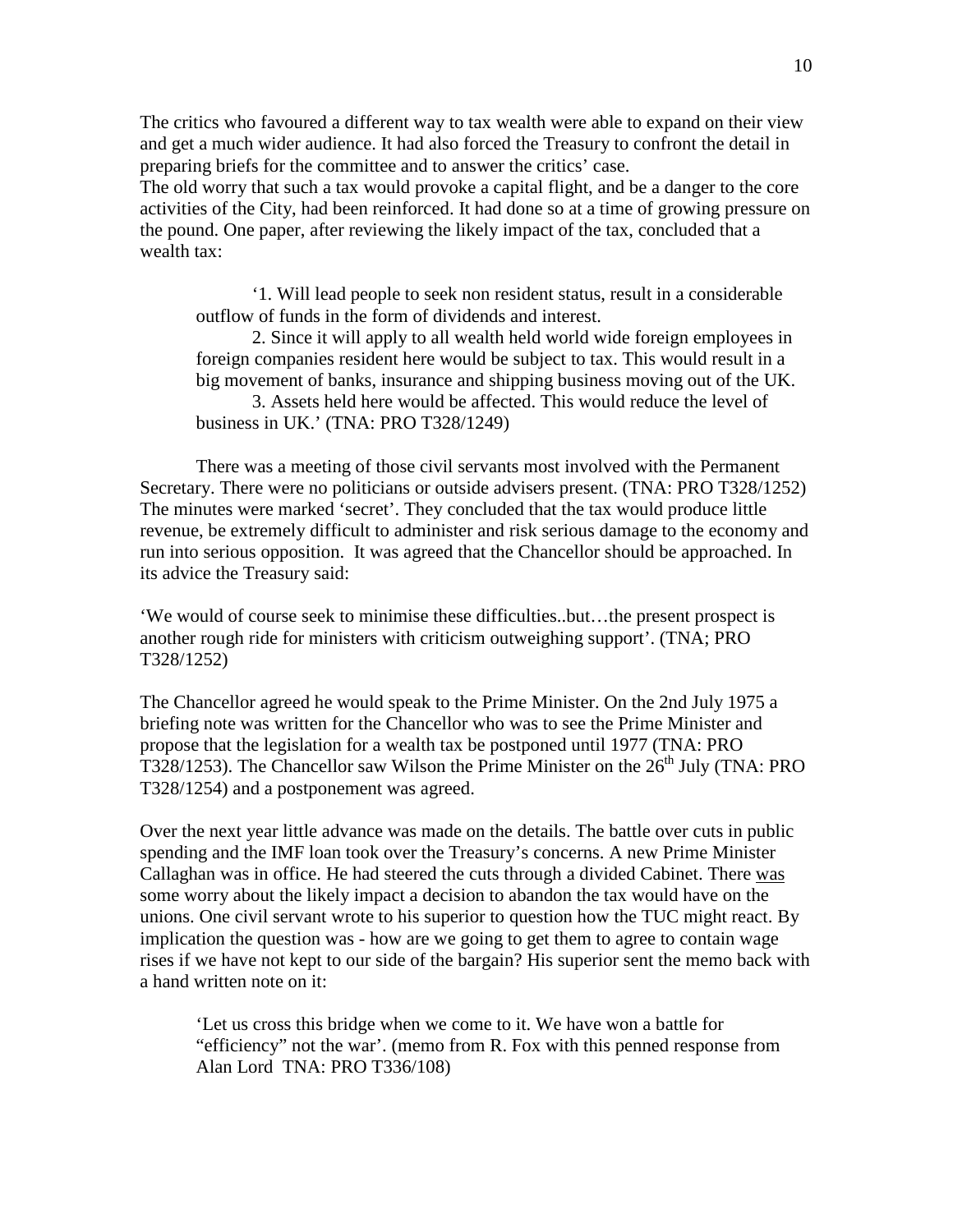In the event it was concern about the markets' reaction to a white paper that trumped concern about the TUC.

'Our economic and financial management is now under more critical international scrutiny. There is a risk that the issue of a White Paper foreshadowing a WT would look irrelevant and unnecessarily provocative.' (A note to the Chancellor 10 June 1976 TNA: PRO T366/108)

On  $21<sup>st</sup>$  June the Chancellor wrote to the Prime Minister saying they should not publish a white paper at all - effectively abandoning the whole idea. Harold Lever wrote to the Prime Minister PM (24<sup>th</sup> June) strongly supporting that view. The matter was put to the 'EY Cabinet Committee' for decision. It concurred. (TNA: PRO T366/108)

A written answer appeared in Hansard 29 Nov 1976 announcing that the government would 'not introduce a wealth tax in the life of this parliament'. (Parliamentary Debates (Commons), Written Answers, 29 November 1976.)

The Treasury tax group wrote a long retrospective brief on what had gone wrong (TNA: PRO T366/108). It began with a discussion of the key confusion or conflict of objectives that had dogged the project from the outset, as they saw it. There were two different and confused objectives the paper concluded:

- To achieve equity between taxpayers with and without wealth the unequal capacity to pay argument.
- To achieve equity in wealth holdings the redistribution of wealth. They quoted Healey's introduction to the Green Paper that suggested this was the key goal. But the scale of taxation needed to do this had never been faced up to by politicians the note argued.
- Moreover, that goal was already being achieved by what seemed to be the natural process of economic change and the existing taxes on wealth. This would be especially true after the introduction of the Capital Transfer Tax.

This last conclusion drew on previous Treasury work that had estimated that the share of wealth owned by the top one per cent had fallen substantially over the century and would continue to fall even without a wealth tax. The first observation has been confirmed by later research (Feinstein 1996). The latter prediction has not.

# **Lessons**

Two different sets of questions arise. The first concerns the substance of the policy in question. Was the attempt to tax wealth on an annual basis simply the wrong way to approach the problem of moderating unequal wealth? Was a better way on offer and ignored? If so why? What should those concerned with the growing concentration of wealth learn from this experience?

A second set of questions concerns the process of social policy making. Have we given sufficient attention to the role of the civil service in the policy process? Did the Treasury merely perform the constitutional task expected of it? Did it save the country from a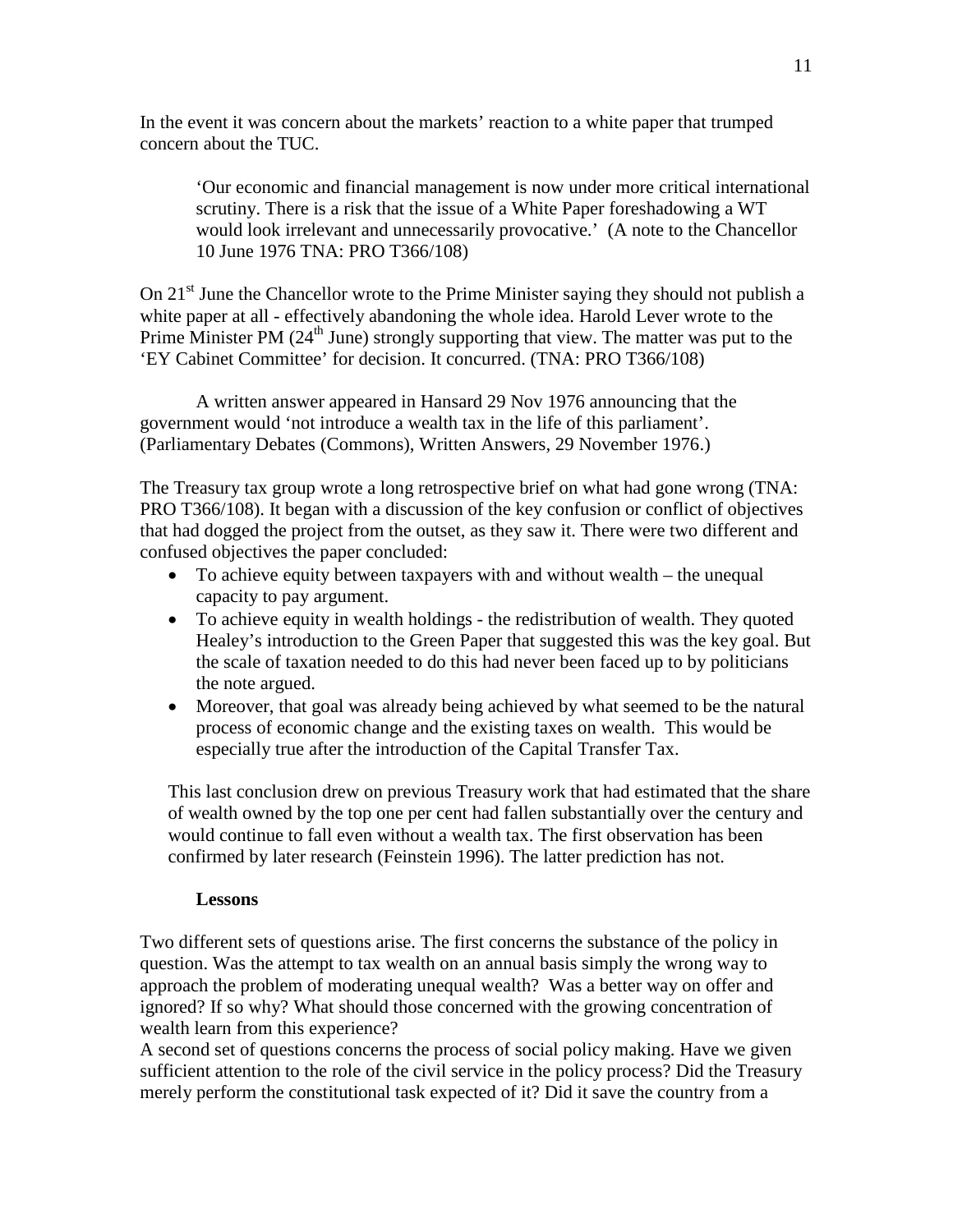foolish policy? Was it an example of 'policy success' as one reviewer of this paper put it? Or does this glimpse into the inner workings of government suggest that the barriers to radical change are higher than many in the social policy community are prepared to recognise?

It is appropriate to begin with the narrower policy question first – was the tax a mistake?

Denis Healey's own reflective conclusion was that it was a mistake.

'Another lesson was that you should never commit yourself in Opposition to new taxes unless you have a very good idea how they will operate in practice. We had committed ourselves to a Wealth Tax: but in five years I found it impossible to draft one which would yield enough revenue to be worth the administrative cost and political hassle.' (Healey 1989, p404)

It seems clear that the Labour Party never considered in any detail the administrative costs and practical complications involved in assessing individuals' wealth on a regular basis. It was enough to say, as Labour Party Research Department papers did, that other countries levied such taxes so it must be possible. The several thousand civil servants needed, depending on the valuation level at which the tax began, the numerous regional offices required and the process of regular valuation that might fall on individuals came as a surprise to the politicians and, indeed, to the Treasury when it got to think about the question properly.

European taxes had been introduced when the main form of wealth was in the form of property. The taxes were very low. The attempt to introduce a much more onerous one ran into difficulty in Norway. But only a few years after the Treasury had concluded such an annual tax was administratively unworkable a rather similar 'Solidarity Tax' was introduced in France under President Mitterand. Administrative obstacles depend, in no small measure, on political traditions and notions of 'acceptability'.

The administrative issues had, however, been discussed and to some extent quantified by Atkinson (1972) and Sandford (1971). Their alternative was to tax recipients and to do so as an extension of the income tax system. Why did this not feature in the Labour Party's discussion? The most likely answer is that these ideas were relatively new and those advancing them were removed from, or new to, the Labour policy fraternity. The Institute for Fiscal Studies to which some of the critics belonged was a recent creation and carried nothing like its later authority. The Labour Party had been discussing a wealth tax for many years, from 1959, in fact. It was part of the party policy intellectual furniture even if not widely discussed in public. Taking on new policy ideas from relative outsiders at all quickly was not something to which the party policy making apparatus was well adapted.

When the idea of an accessions tax was discussed by the civil service the Inland Revenue dismissed it because they thought it would encourage the spreading of gifts and hence produce little revenue. The government did successfully press ahead with a Capital Transfer Tax (a gifts tax) levied on large gifts collected from the giver. It was later repealed by the next Conservative Government.

The idea of taxing the recipients of significant transfers of wealth has been advanced again as part of the Mirrlees Review of the UK tax system. (Mirrlees Review 2011;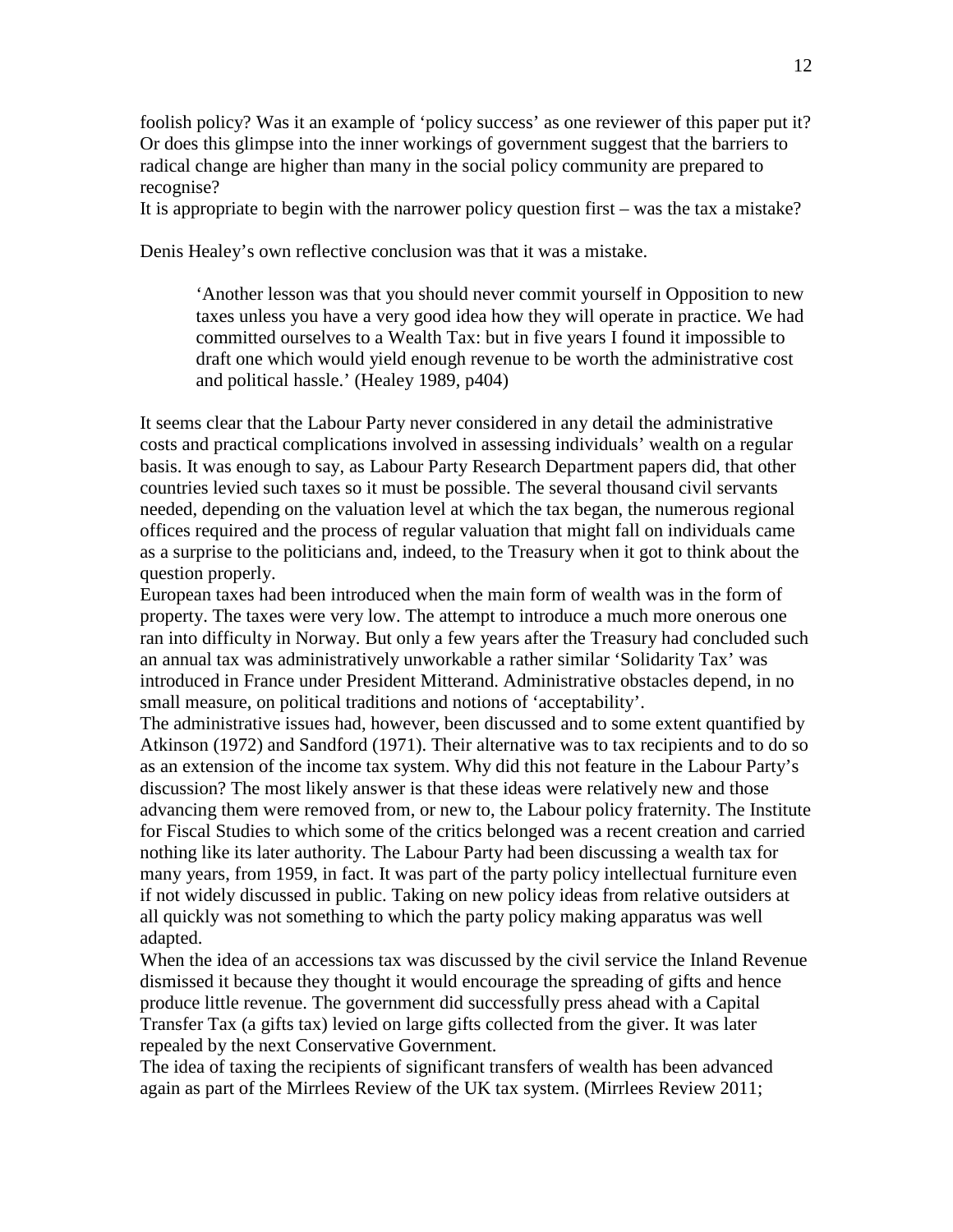Boadway, Chamberlain and Emmerson 2010). One lesson to be drawn from the 1974 experience is that the administrative detail in taxation matters a lot. The idea still lacks detailed study. The second lesson is that tax changes that are likely to affect major sections of the population and the wider economy have to be widely debated before, rather than after, any party reaches power. The attempt to introduce a wealth tax in 1974 was not preceded by any such process. It had been discussed in party committees and academic papers for more than a decade. The public case had never been argued through. It fell at the 'there is a widely perceived problem' phase of policy making (Kingdon 1984). As the Treasury pointed out the distribution of wealth had been quietly becoming more equal over most of the century. Beyond the moderate left and those on the TUC it was not seen as a pressing social issue. Thus, even if a more effective, less costly, means of taxation had been under discussion, the accessions tax, it, too, might have fallen at the same hurdle.

If any new move to tax wealth is to be successful it will only be so if the public, many of whom are now holders of modest wealth, are convinced that its unequal distribution is 'a problem'.

This leads on to a more fundamental question. How far is any radical change in the pattern of economic rewards feasible in a modern mobile interdependent economy? The archives show how much this exercised the Treasury in 1974 long before capital, human and financial, was as mobile as it is today. The Treasury concerns went far beyond technical worries about the costs of collection.

Most analysis of the Treasury's part in social policy has been concerned with its role as guardian of the public purse and micro economic issues such as the impact of social security or education and training on labour market efficiency (Heclo and Wildavsky 1974; Deakin and Parry 2000). Harris (1977) described the Treasury's part in containing Beveridge's ambitions. Lowe (1989; 1997) showed how its attempts to contain social spending were frustrated in the 1950s and how it responded. This study gives a glimpse of the Treasury's deeper concern – defending a mixed economy from the perceived destructive effects of major changes to the distribution of income and wealth. These may have, or be perceived to have, an impact on the overall efficiency and stability of the economy. Its role as 'guardian of the economic order', which we see itself consciously adopting between 1974 and 1979, has been left to civil servants like Sir Douglass Wass (2008) to describe. Here we see it played out in detail over tax policy.

It is possible, of course, to interpret these actions in quite a different way. The Treasury, Marxist historians would argue, is the quintessential defender of the economic order in a state apparatus that defends the status quo. As Ralph Miliband put it:

> 'the dominant economic interests in capitalist society can normally count on the active good will and support of those in whose hands state power lies.' (Miliband 1969 p 145).

However interpreted the political limits to fundamental change in the distribution of wealth and income are perhaps more powerful than many social policy reformers are ready to accept. The debates of the 1950s and 1960s do suggest that there is an efficiency case to be advanced for taxing wealth in some way. Wealth and income are interchangeable and high taxes on income undesirable. The argument has been extended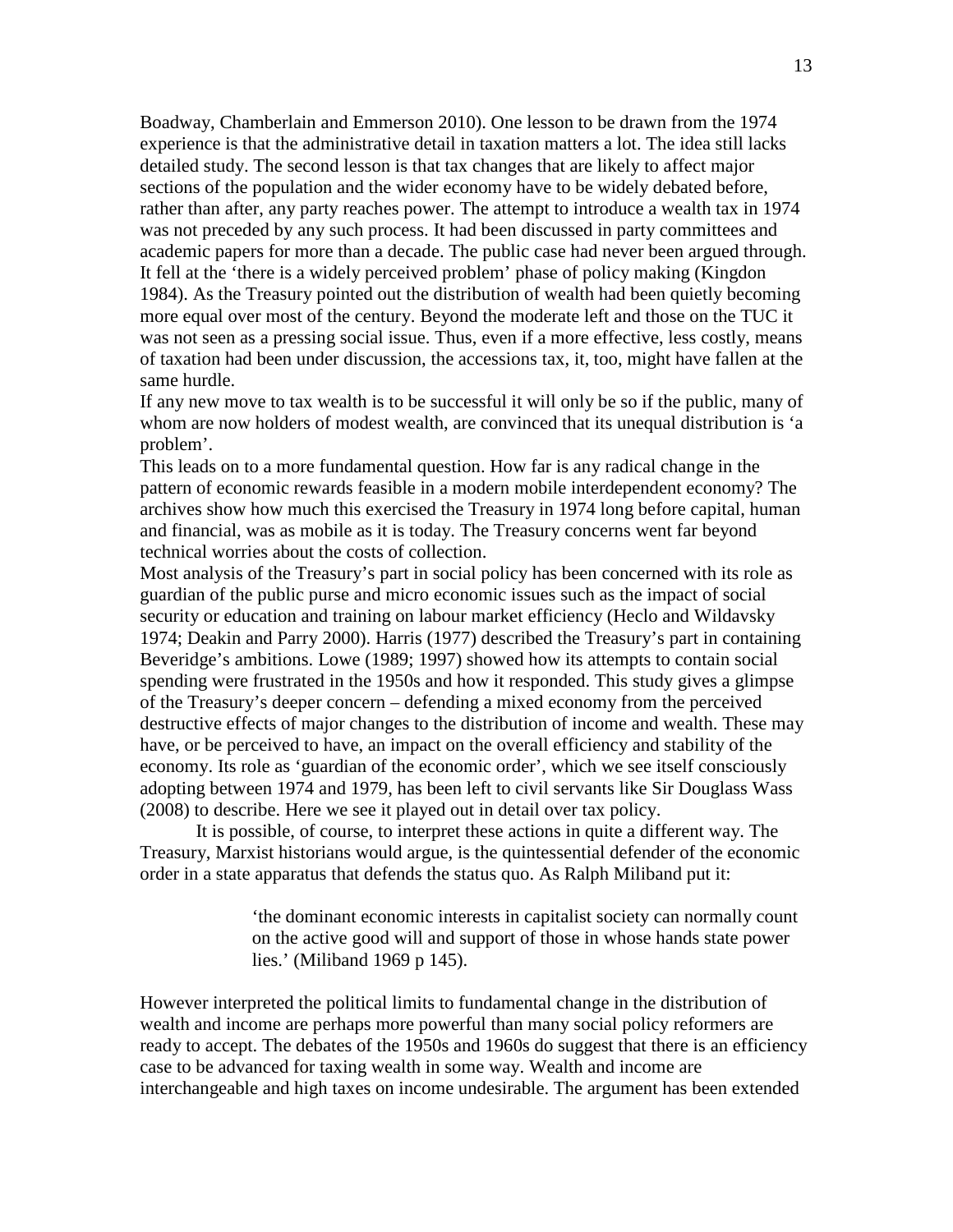by the Mirrlees Review (2011). But any tax on wealth would challenge established interests, not least many home owners, be argued to weaken incentives to save, to found small businesses or cause capital flight. There will be administrative complications. Unless these fears are effectively answered a repeat of the 1974-6 saga is all too likely.

## **References**

Atkinson, A. B. (1972) *Unequal Shares: Wealth in Britain* Harmondsworth: Penguin

Bachrach, P. and Baratz, M. S. (1970) *Power and Poverty: Theory and Practice* Oxford: Oxford University Press

Barnett, J. (1982) *Inside the Treasury* London: Deutch

Benn, T. (1989) *Against the Tide: diaries 1973-7* London: Hutchinson

Bochel,C. and Bochel, H. (2003) *The UK Policy Process* London: Palgrave

Boadway, R. Chamberlain, E. and Emmerson, C. (2010) *Taxation of Wealth and Wealth Transfers* Paper prepared for the Mirrlees Review [www.ifs.org.uk/mirrlees](http://www.ifs.org.uk/mirrlees) also in *Dimensions of Tax Design: The Mirrlees Review*, Edited by Institute for Fiscal Studies, (2010) Oxford: Oxford University Press

Brown, M.B. (1971) 'The Welfare State in Britain' *The Socialist Register 1971* London: Merlin

Butler, D., Adonis, A. and Travers T. (1994) *Failure in British Government: The Politics of the Poll Tax* Oxford: Oxford University Press

Butler, J. (1992) *Patients, Policies and Politics* Milton Keynes: Open University Press

Castle, B. (1980) *The Castle Diaries 1974-6* London: Weidenfeld and Nicolson

Crenson, M. A. (1971) *The Politics of Air Pollution* Baltimore: John Hopkins

Cmd 9474 (1955) *Final Report of the Royal Commission on Taxation* London: HMSO

Cmnd 5704 (1974) *Wealth Tax* London: HMSO

Crosland , C.A.R. (1956) *The Future of Socialism* London: Cape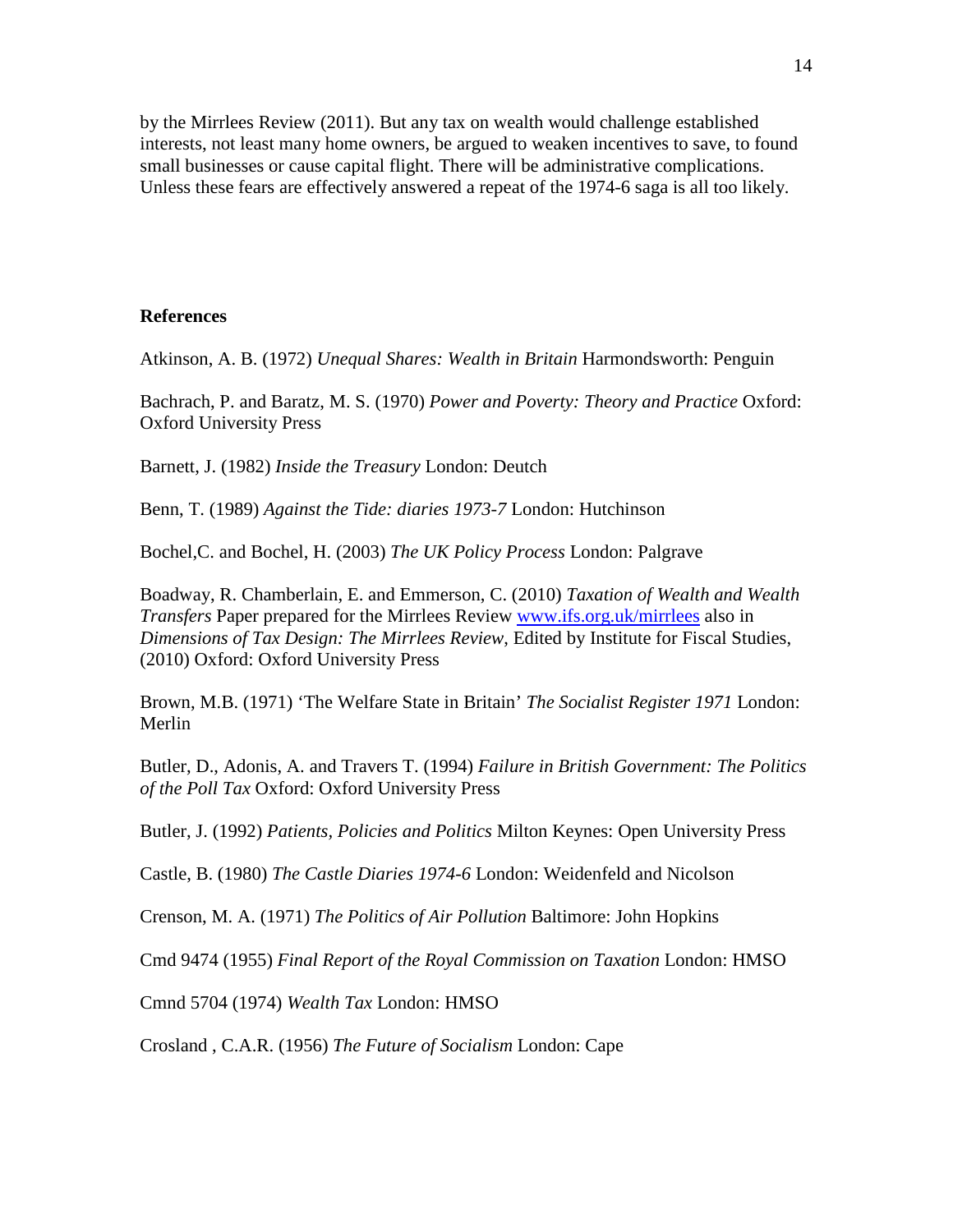Deakin, N. and Parry, R. (2000) *The Treasury and Social Policy: The Contest for Control of Welfare Strategy* London: Macmillan

Donoughue, B. (2006) *Downing Street Diary: with Harold Wilson in No 10* London: Pimlico

Due, J. F. (1960) 'Net Worth Taxation' *Public Finance* Vol 40 pp 310-21

Dunleavy, P. (1981) *The Politics of Mass Housing 1945-75: A Study of Corporate Power and Professional Influence in the Welfare State* Oxford: Oxford University Press

Ellison, N. (1994) *Egalitarian thought and labour politics* London: Routledge

Feinstein, C. (1996) 'The Equalising of Wealth in Britain Since the Second World War' *Oxford Review of Economic Policy* 12 (1) pp 96-105

Graetz, M..J. and Shapiro, I. (2005) *Death by a Thousand Cuts: The Fight over Taxing Inherited Wealth* Princeton: Princeton University Press

Hall, P. (1993) 'Policy paradigms, social learning and the state: the case of economic policy making in Britain' *Comparative Politics* 25:3, 319-42

Harrison, B. (2010*) Finding a Role: The United Kingdom 1970-1990* Oxford: Oxford University Press

Healey, D. (1989) *The Time of My Life* Harmondsworth: Penguin

HC 696 I and II (1974/5) *House of Commons Select Committee on a Wealth Tax Report and Proceedings* London: House of Commons

Hall, P., Land, H., Parker, R. and Webb A. (1975) *Change Choice and Conflict in Social Policy* London: Heinemann

Harris, J. (1977) *William Beveridge: a Biography* Oxford: Oxford University Press

Harrison, B. (2010) *Finding a Role: The United Kingdom 1970-1990* Oxford: Oxford University Press

Heclo, H. and Wildavsky, A. (1974) *The Private Government of Public Money* London: Macmillan

Joseph, K. (1976) *Stranded on the Middle Ground: reflections on circumstances and policies* London: Centre for Policy Studies

Kaldor, N. (1955) *An Expenditure Tax* London: Allen and Unwin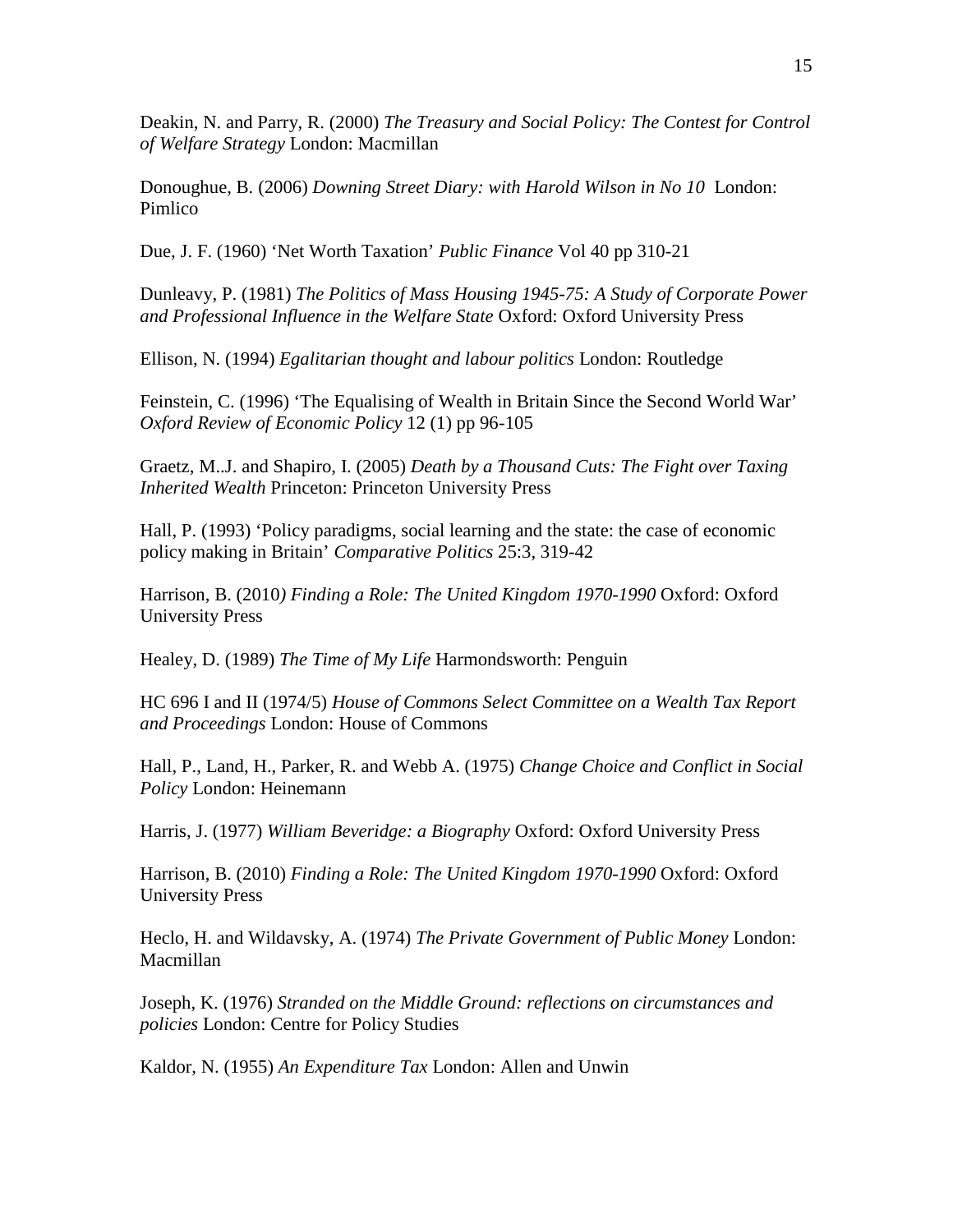Kingdon, J. (1984) *Agendas, Alternatives and Public Policies* London and New York: Longman (Second edition 2003)

Labour Party (1974) *Let us work together- Labour's way out of the Crisis* London: The Labour Party

Levin, P. (1997) *Making Social Policy: The mechanisms of government and politics and how to investigate them* Buckingham: Open University Press

Lowe, R. (1989) 'Resignation at the Treasury: the Social Services Committee and the failure to reform the Welfare State 1955-7' *Journal of Social Policy* 18:4,505-26

Lowe, R. (1997) 'Milestone or Millstone: The 1959-61 Plowden Committee and its Impact on British Welfare Policy' *Historical Journal* 40:2, 463-91.

Lukes, S. (1974) *Power, a Radical View* London: Macmillan (second edition 2005)

Mander, P. (1997) *The Fall and Rise of the Stately Home* London and New Haven: Yale University Press

Marquand, D. (2008) *Britain Since 1918: The Strange Career of British Democracy* London: Weidenfeld and Nocolson

Miliband, R. (1969) *The State in Capitalist Society* London: Weidenfeld and Nicolson

Mirrlees Review (2011) *Tax by Design: The Mirrlees Review* Oxford: Oxford University Press

National Equality Panel (2010) *An Anatomy of Economic Inequality in the UK* London: LSE, CASEreport 60

Newby, H. (1978) *Property, Paternalism and Power* London: Hutchinson

OECD (2008) *Growing Unequal Income Distribution and Poverty in OECD Countries* Paris: OECD

OECD (2010) *Revenue Statistics* Paris: OECD

Paxton, W. and White, S. (2006) *The Citizen's Stake: Exploring the future of universal asset policies* Bristol: The Policy Press

Piketty, T. (2011) 'On the Long-Run Evolution of Inheritance: France 1820-2050' *Quarterly Journal of Economics* 126:3 pp (forthcoming)

Pogge, T. (2007) *Freedom from Poverty as a Human Right: Who owes what to the very poor?* Oxford: UNESCO and the Oxford University Press